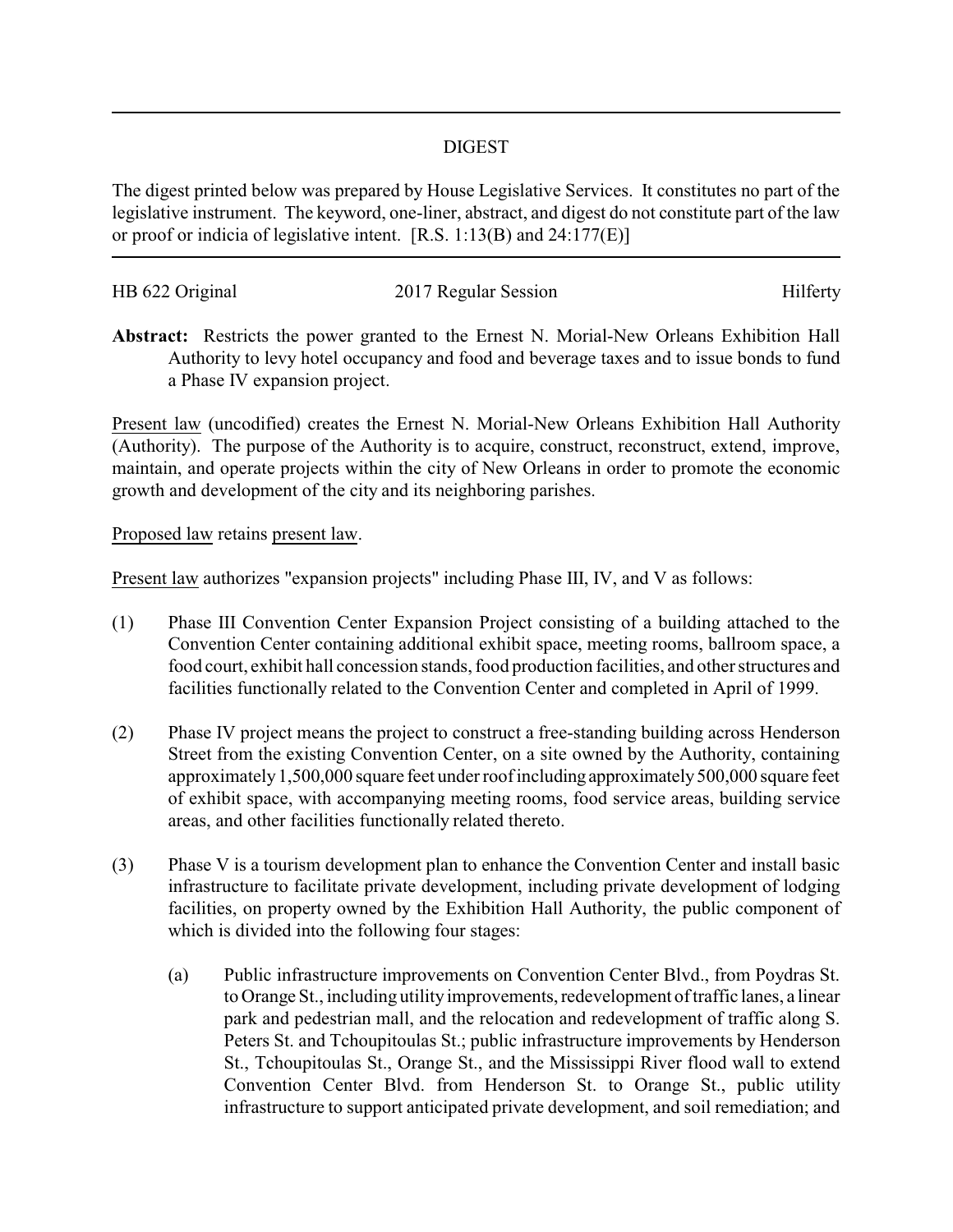the relocation of existing power lines along Convention Center Blvd. and the incorporation of a "people mover" system along Convention Center Blvd., from Poydras St. to Orange St.

- (b) Development of a riverfront festival park along the Mississippi River at existing wharfs, providing access to the river through the development of approximately five acres for recreational, hospitality, commercial, and residential use; and development of park infrastructure, including public utilities, lighting, and landscaping.
- (c) Integration of the Convention Center with its surrounding urban areas through the renovation of the south end of the existing Convention Center by creating a new south entrance; and development of an executive conference center which may be integrated as part of a new, privately developed hotel.
- (d) Renovation, restoration, construction, or demolition of building or buildings and site preparation related thereto, to facilitate the creation and development of a riverfront festival park.

## Proposed law retains present law.

Present law authorizes the Authority, for the purpose of funding Phase IV, to impose an additional 1% hotel occupancy tax and a 1/4% tax on food and beverages sold by any food service establishment located within Orleans Parish or in any airport or air transportation facility owned and operated by the city of New Orleans, excluding any food service establishments owned by any individual or corporation who had gross receipts of less than \$500,000 from the operation of all such establishments during the calendar year prior to the year in which the food and beverage tax is assessed. Further provides that the term "food service establishment" shall not include convenience stores or grocery stores.

## Proposed law removes present law.

Present law authorizes the Authority to issue bonds to finance Phase III, IV, and V expansion projects of the Authority. Bonds issued by the Authority must be approved by the State Bond Commission.

Proposed law removes the Authority's power to issue bonds for Phase IV projects. Proposed law otherwise retains present law.

Proposed law further provides that provisions of proposed law shall not affect, alter, or diminish any rights or powers of the Board of Commissioners of the Port of New Orleans with respect to any property it owns, operates, or administers.

Proposed law provides that proposed law does not impair outstanding bonded debt obligations of the Authority, and to any extent that any provision of proposed law is inconsistent with other laws, the provisions of proposed law prevail.